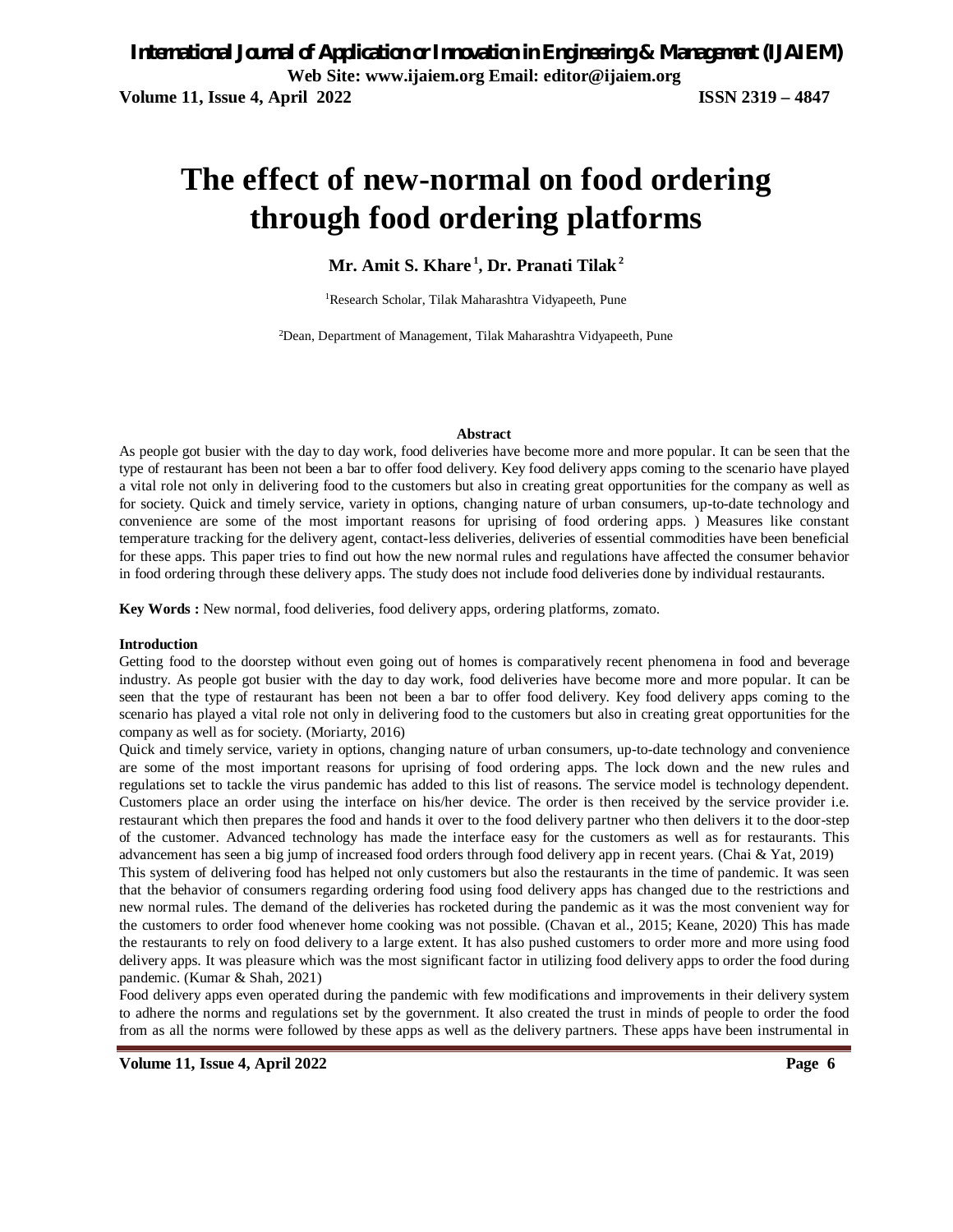## *International Journal of Application or Innovation in Engineering & Management (IJAIEM)* **Web Site: www.ijaiem.org Email: editor@ijaiem.org Volume 11, Issue 4, April 2022 ISSN 2319 – 4847**

survival of smaller restaurants during and post pandemic. (Batra, 2021) Measures like constant temperature tracking for the delivery agent, contact-less deliveries, deliveries of essential commodities have been beneficial for these apps. Apps like Zomato, Swiggy, Dunzo, etc. have been the front runners in the spectrum. **Objectives of the study**

1. To study the changes in food ordering because of new normal.

2. To study various aspect of food affected by the new regulation in reference with food delivery apps.

## **Hypothesis**

H1 New normal regulations have significant effect on food ordering using delivery apps.

H2 People order healthy food more than fast food or junk food in current scenario using a food ordering app.

### **Research Methodology**

Typically the research methodology is comprised of the sampling techniques sources of data various method adopted to collect the requirement data, analysis of the data and data interpretation. For this study the data been collected by the primary sources. Primary data was collected from the customers using Google forms.

The primary data has been collected using structured questionnaire. Likerts' skill was used to gather the responses. Simple random technique was used to select the sample size and 224 responses were gathered. Secondary data has been collected through various journals, articles, reports, white papers, news, etc.

## **LiteratureReview**

The Research paper titled, 'A study of E-payment system on food Delivery industry', by Ghosh and Saha (2018) attempt to check the relation between customer ordering food through food delivery apps and food business. The paper focuses majorly on demographic factors like income, age, professional etc. The data has been collected using structured questionnaire. It also finds out that there is a positive relation between online payment behaviour with respect to demographic variables like age, income etc. The paper does not include the effect of new normal on food delivery app and the study is restricted to Kolkata City.

The Research paper by Botre & Kale(2020) titled, 'A study on the perception of customer for remedial action in QSR to sustain in the hospitality sector post covid-19 in Pune region', focuses on impact of Covid-19 on the QSR and hospitality sector and to identify and propose possible remedial action and confirm sustainability of QSR Post covid-19. Covid-19 is the bad or even worst situation we all seen and it almost to set down, but its huge impact on the QSR come in front of us. The Research paper by Meshram (November-2020) titled 'How covid-19 affected the online grocery buying experience'has been conducted only in Mumbai and Pune to study the preference for online shopping of groceries over the neighbourhood grocery store and the customer experience of online grocery purchase during the lockdown. The research Methodology is comprised of the sampling techniques, source . Gap point needed to include Data various methods adopted to collect the required data, analysis of the data and interpretation. People ordering through the delivery apps have increased drastically. This habit has poised a challenge for local neighbourhood grocery stores.

The Research paper titled, 'An analysis of user convenience towards food online ordering delivery application (food app via platform)', by Preetha & Iswarya (2019) tries to study the influence of demography of people adopting to this technology. The technology outreach along with good support of information quality service and support quality has resulted in the positive outcome of the customer intension to use and order food using platform to consumer delivery app. The food mobile app customer are open to technology adoption in food mobile app as its solve their Time and effort.The Research paper titled, 'A study on consumer satisfaction in online food purchasing during Covid-19' by Manjula et al. (2021) focuses on consumer satisfaction in online food purchasing during this Covid-19 changed the consumer lifestyle dramatically the level of consumer satisfaction with consumer in online food purchasing during covid-19. Data collection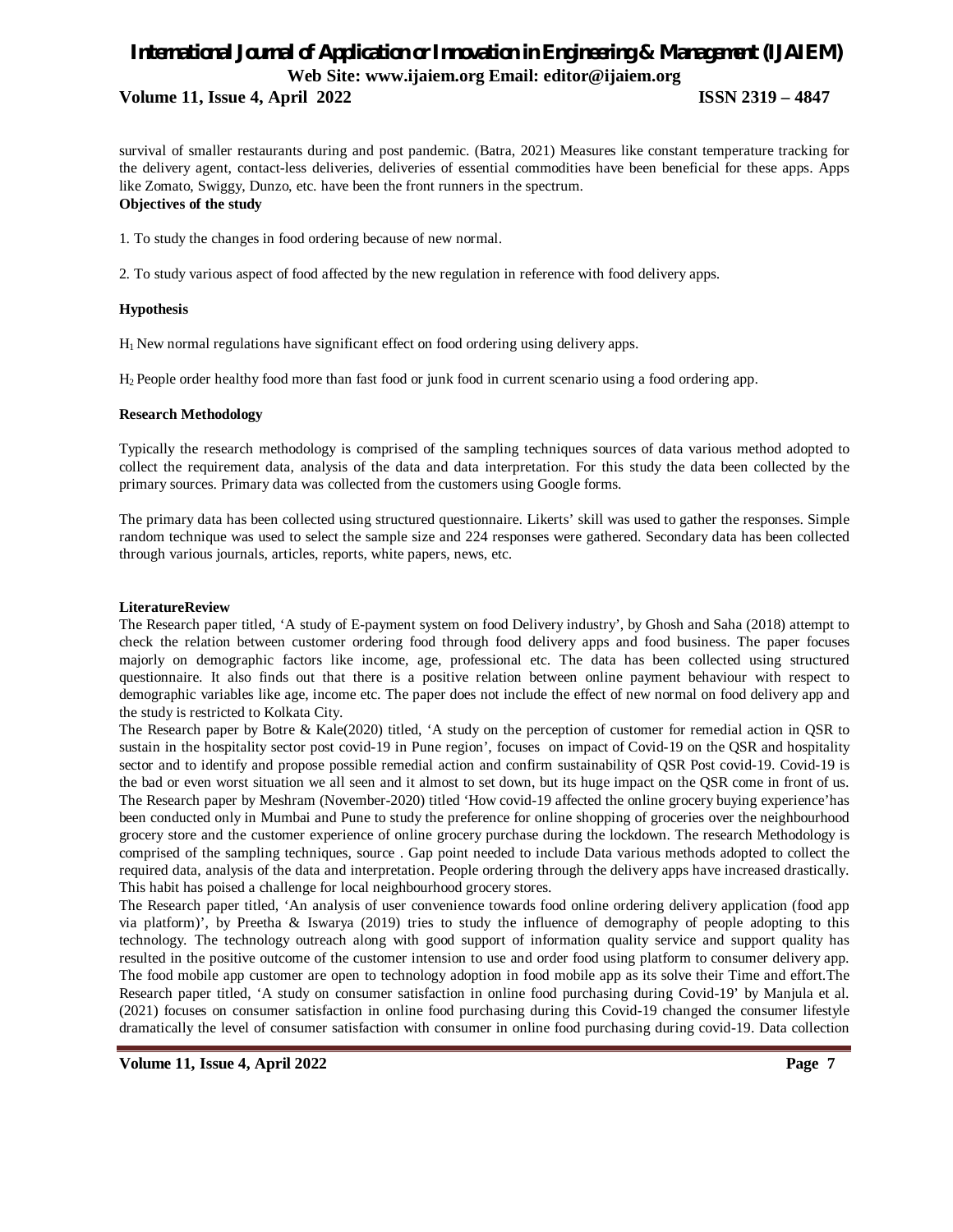## *International Journal of Application or Innovation in Engineering & Management (IJAIEM)* **Web Site: www.ijaiem.org Email: editor@ijaiem.org**

**Volume 11, Issue 4, April 2022 ISSN 2319 – 4847**

has been done using pre-tested interview schedule. Random sampling technique was usedto select the sample size. Percentage analysis and Likert's scale are the techniques used to collect information. The methodology in this study the level of satisfaction of consumer in online food purchasing has been investigated. The study states the positive significance between the regulations and deliveries. It also highlights that the pattern of consumer behaviour is changing more towards ordering food online once they are satisfied with the deliveries. The research paper Titled, 'Review on customer perception toward online food delivery service', by D'Souza &Bhat (2021) concentrates on understanding the main drive of customer perception toward online food delivery service. The paper uses secondary data for reviews of customer perception.The paperfocuses on online food delivery service only. There is not primary data included in this study. The research paper by Rane ,Thakur and Raina (2019) titled, 'Popularity of online food ordering and delivery service - A comparative study between Zomato, swiggy, Uber eats in Ludhiana' focuses on studying the customer satisfaction among the people ordering food from Zomato, Swiggy and Uber eats in Ludhiana city the paper use primary data which is the data for this study was collected in form of questionnaire fill by customers from Ludhiana. It was seen that time and conveniences are the deciding factors of popularity. It was also seen that the apps which have more variety to cater are more popular than others. . The results of the study cannot be generalized to each and every past of Ludhiana or its adjacent location. The study was conducted for Ludhiana city only.

### **Data analysis & Interpretation**

It was seen that majority of the respondents (55.8%) are from the age group of 41-50 years 28.1 % people fall under the age group of 18-30 years who prefer ordering food from online delivery apps and only 16.1% are from the age group of 31-40 years. 50% people who order from online delivery apps are from service profession. They hold the majority. Students are on the second rank with 22.8% of the people that order food from food delivery app. Around 11.6% professionals as well as Business Professional like to order from food delivery app and only 4% of the people ordering from online source are government employees. It can be read that 73.7% people are graduates who hold the majority in ordering food online. Under Graduate comes at second place with 20.1%. Post Graduates and Doctorates has less interest in ordering food online with percentage 4% and 2.2% respectively.

The families which has 2-3 members in family hold majority with 59.8% and on second rank families with 4-5 members like to order food from online delivery app and their percentages are 22.8%. the families which has up to two members or 6-7 members or above 8 members has less percentage i.e., 3.1% , 4.5%, 9.8% Respectively. Here we see that as the families who has more members shows less interest in ordering food from online food delivery app. People who has monthly income up to 20k shows more interest in ordering food online with 49.6% . People who have income up to 20- 40k comes on second rank with percentage 23.2%. people who have income betweeen 40k-60k and above 80k are 12.1% and 11.6% respectively. It is clearly seen that people who have higher income like 60k-80k per month are only 3.6% of the sample size. It was understood that the percentage of people ordering food sometimes was 43.3% and people Often ordering food online were 23.7%. Those who always ordered food online were 20.1% whilst There were 8% of people who never ordered food online. Only 4.9% percent of the sample size ordered food rarely. The percentage of people ordering food sometimes was 39.3% and people ordering food online often were 23.7%. Those who always ordered food online. Were 17.4% whilst there were 3.6% of people who never ordered food online only 7.1% of the sample size ordered food rarely.

It can be read that the percentage of people ordering food sometimes from chain restaurants was 39.7%. People often ordering food through chain restaurants were 26.3% and people who always ordered food through chain restaurants using online ordering apps were 17.4%. There were 8.5% of the people who never ordered food through chain restaurants. Only 8% of sample size ordered through chain restaurants using online ordering apps. The percentage of people ordering food sometime through stand-alone restaurants was 35.3%. People often ordering food through stand-alone restaurants were 31.7% and who always ordered food through stand-alone restaurants using online ordering apps were 13.8%. There were 8.9% of people who never ordered through stand-alone restaurants.10.3% of sample size ordered through stand-alone restaurants using online ordering apps. During pandemic people started ordering food through online food delivery apps more than before. 49.6% people always ordered fast food and 36.6% people use it to ordered healthy meals from online food delivery apps. Only 7.1% & 5.8% of sample ordered street snacks and products respectively. It can be understood that frequency of ordering food using food delivery apps once a week was 69.6% before pandemic.15.2% of sample ordered food twice a week and people who ordered food online more than three times a week was 9.4% of sample. Only 5.8% people ordered food thrice a week using food delivery apps. The frequency of ordering food using food delivery apps once a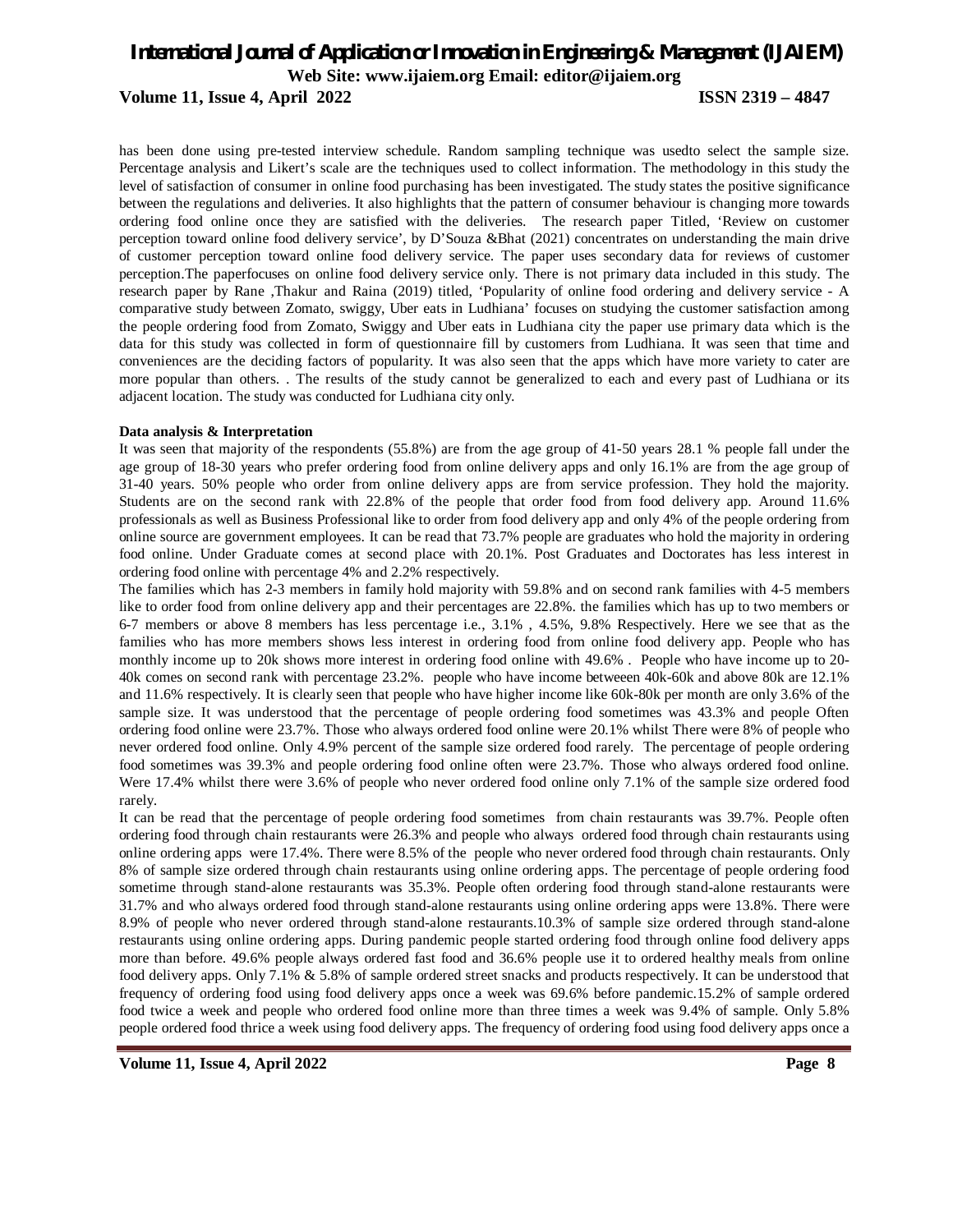## *International Journal of Application or Innovation in Engineering & Management (IJAIEM)* **Web Site: www.ijaiem.org Email: editor@ijaiem.org Volume 11, Issue 4, April 2022 ISSN 2319 – 4847**

week was 39.3% before pandemic. 35.7% of sample ordered food twice a week and people who ordered food online more than three times a week was 12.5% of sample. Only 12.5% people ordered food thrice a week using food delivery apps. While asking people for their preference to order food through delivery app with new normal regulations during pandemic, 27.7% people always preferred to order food with online apps. While it can be seen that 34.8% people often used online apps to order food during this time and 25.9% people used it sometimes. Adversely 4.5% people never ordered the food using online apps during pandemic. While asking people for their preference to order food through delivery app with new normal regulations during pandemic,27.7% people sometimes preferred to order food with online apps. While it can be seen that 22.8% people always used online apps to order food during this time and 37.5% people often used it. Adversely 4.9% people never ordered the food using online apps during pandemic and 7.1% people rarely used it.



Reason of using a food delivery apps to order food.

(Figure 1- Reason of using a food delivery app to order food)

From figure 1 it can be seen that for 81 people from entire sample size convenience is the prime reason to order the food using a food delivery app and choices available on the app was the most apt reason for 28 people. Out of 224 responses 31 responses were noted for the reason ease of use and 30 responded for the timely delivery of orders.25 responded for offers given by apps on food items as a reason of motivation and for safety from pandemic was the reason for 29 people. So it can be summed up that convenience was the top ranked reason followed by ease of use on the other hand offers was the least preferred reason to order the food using a food delivery app.

### **Hypothesis Testing**

H0 New normal regulations has no significant effect on food ordering using delivery apps.

 $H<sub>1</sub>$  New normal regulations have significant effect on food ordering using delivery apps.

The statistical tool used for testing the hypothesis is T-test. It was used to find whether new normal regulations have significant effect on food ordering using food delivery app or not. The test results are as follow -

Treatment 1 N1: 224 df1 = N - 1 = 224 - 1 = 223 M1: 1.87 SS1: 141.98  $s21 = SS1/(N - 1) = 141.98/(224-1) = 0.64$ Treatment 2 N2: 224

**Volume 11, Issue 4, April 2022** Page 9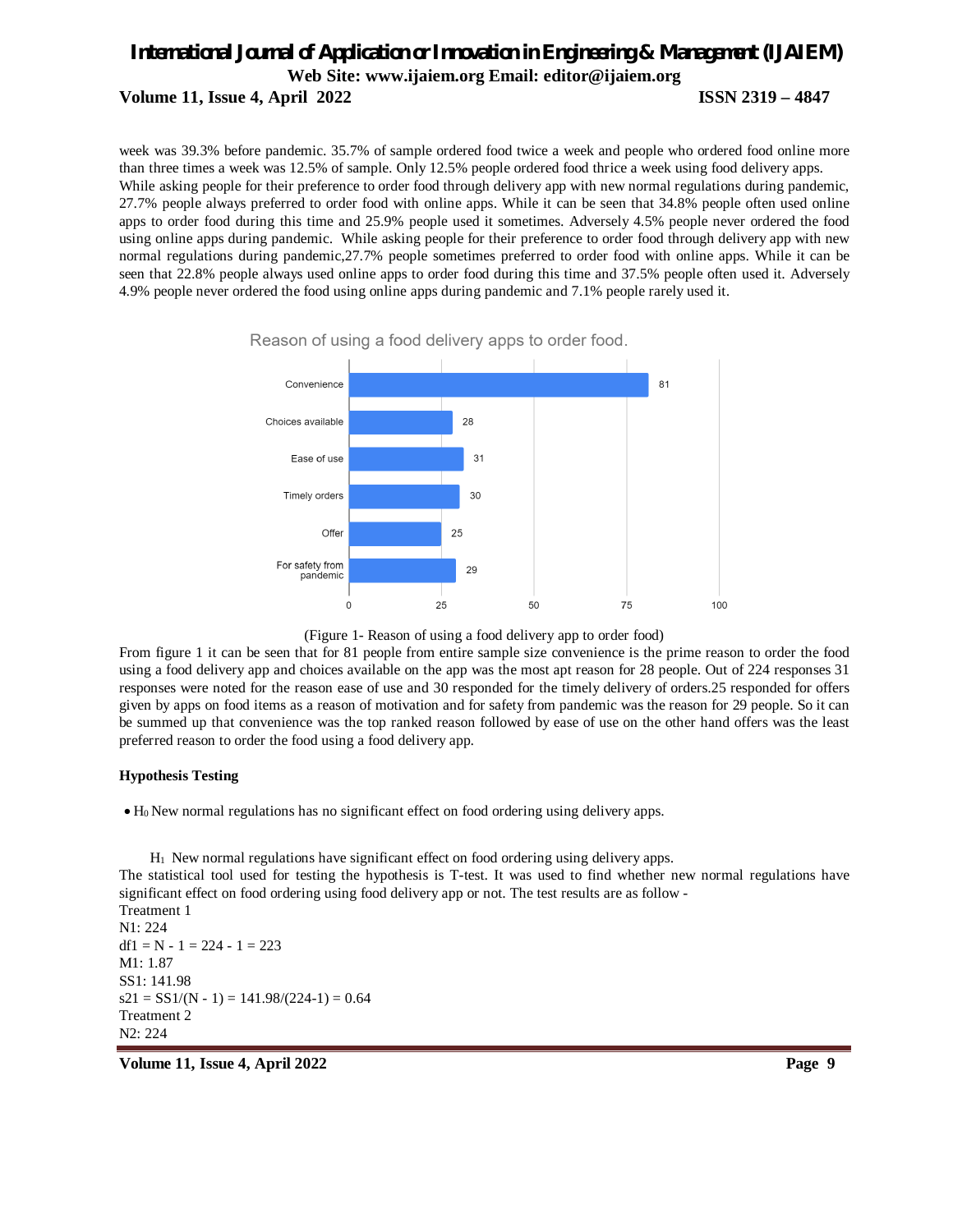## *International Journal of Application or Innovation in Engineering & Management (IJAIEM)* **Web Site: www.ijaiem.org Email: editor@ijaiem.org**

**Volume 11, Issue 4, April 2022 ISSN 2319 – 4847**

 $df2 = N - 1 = 224 - 1 = 223$ M2: 3.66 SS2: 250.21  $s22 = SS2/(N - 1) = 250.21/(224-1) = 1.12$ T-value Calculation  $s2p = ((df1/(df1 + df2)) * s21) + ((df2/(df2 + df2)) * s22) = ((223/446) * 0.64) + ((223/446) * 1.12) = 0.88$  $s2M1 = s2p/N1 = 0.88/224 = 0$  $s2M2 = s2p/N2 = 0.88/224 = 0$ t =  $(M1 - M2)/\sqrt{(s2M1 + s2M2)} = -1.79/\sqrt{0.01} = -20.25$ 

The null hypothesis is rejcted if the p-value is less than 0.05. It can be seen that the t-value is -20.25362. The calculated pvalue is 00001. The result is significant at  $p < 0.05$ . So it can be further concluded that new normal regulation have significant effect on food ordering using delivery apps.

H0 People order junk food more than healthy food in current scenario using a food ordering app.

H2 People order healthy food more than fast food or junk food in current scenario using a food ordering app. This hypothesis has been tested using Z-test. The results of the test are as follow -

|                       | Variable 1     | Variable 2 |
|-----------------------|----------------|------------|
|                       |                |            |
| Mean                  | 2.316964286    | 3.53125    |
|                       |                |            |
| Known Variance        | 0.85424        | 0.95866    |
|                       |                |            |
| Observations          | 224            | 224        |
|                       | $-13.49764403$ |            |
| Z Value               |                |            |
|                       | 0.00001        |            |
| $P(Z \le z)$ two-tail |                |            |
|                       | 1.959963985    |            |
| z Critical two-tail   |                |            |

(Source: Primary Data)

It can be seen that the calculated p-value is 0.00001 which is less than 0.05. Hence, the null hypothesis is rejected and alternate hypothesis is accepted. It can be further concluded that people order more healthy food than fast food or junk food in current scenario using a food ordering app.

## **Limitations of the study**

The study was conducted in Pune city and no other geographical location. It study does not include the psychological and financial factors which motivate food ordering. Similar study can be conducted in other cities across world.

## **Conclusion**

Though the concept of food delivery is not so new, the pandemic has boosted the utilisation of the apps used for food delivery significantly. More and more restaurants are utilising the services by these apps even by paying some amount as commission. It was concluded that people have started ordering food more from stand-alone restaurant than chain restaurants. It was also seen that many chain restaurants have their own ordering apps which they promote more than the consortium apps. The type of food ordered using food delivery app also have a significant role in the consumer behaviour.